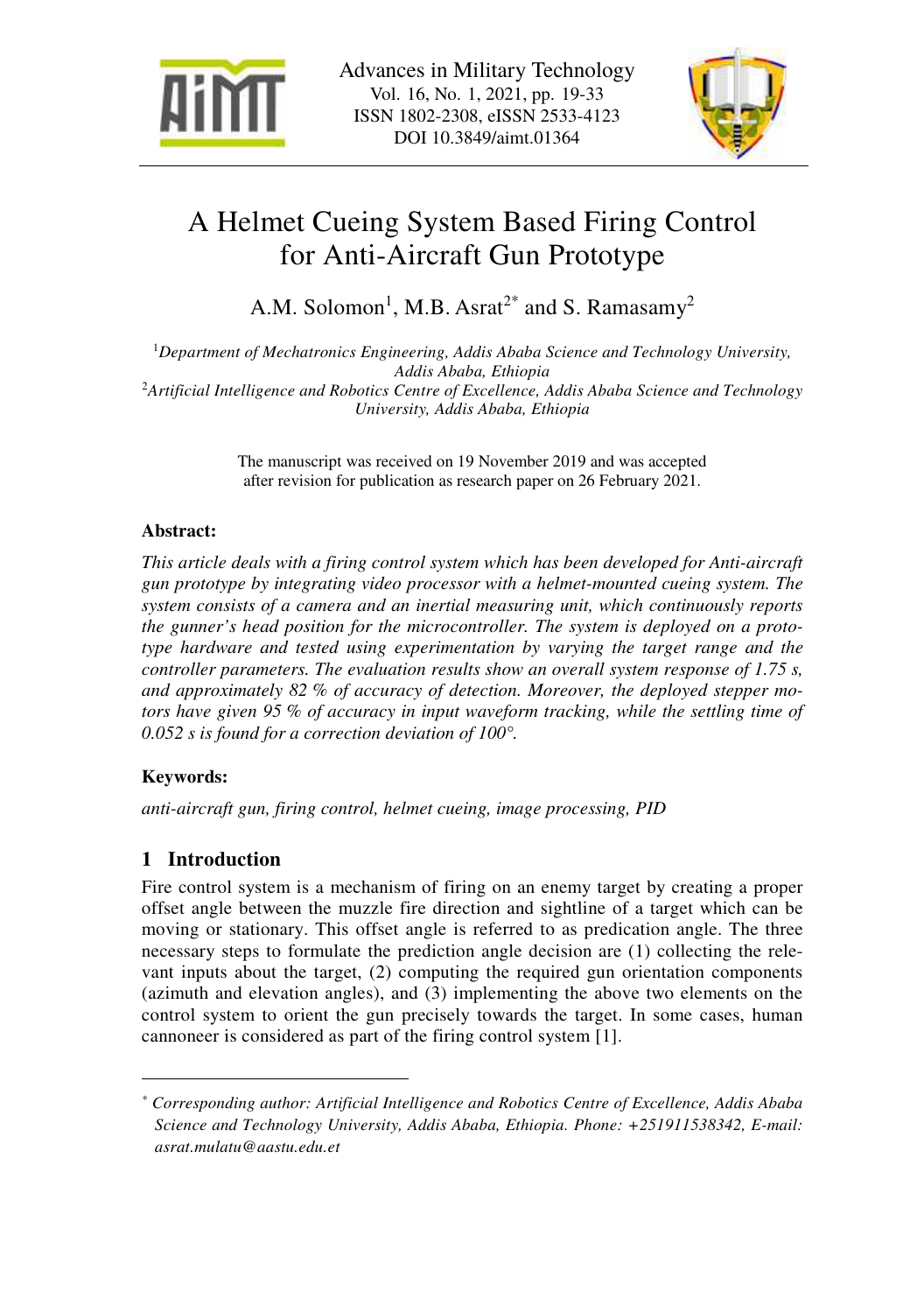The use of infrared imaging and video as a targeting feature in fire control is furnished in contemporary weapons. The video signal holds the selected target's information (moving or stationary) and its background scene. Firing computers utilize video processing algorithms to differentiate a target from its background that helps to discover the target current position. The target position signal is used as a drive command for actuator motors to position the gun barrel tip towards the target location [1].

An integrated helmet-mounted cueing system, a.k.a. helmet tracking system, is a technology used mainly in contemporary combat aircraft cockpits, which accurately tracks and provides information about the pilot's head orientation and movements to the flight computer (in the case of fighting jets). The cueing process carried out with the help of sensors that are mounted on the integrated helmet of the pilot, generally, has good accuracy and negligible effect on the helmet with respect to size and load [2].

Varieties of helmet (cueing) tracking techniques are available such as acoustic, optical, electromechanical and inertial trackers [2]. In recent days, a hybrid design of trackers is available, which is a merger of optical and inertial techniques to increase the tracking accuracy [3].

#### **2 Mathematical Representation**

#### *2.1 Gun Kinematics in Lagrangian Mechanics*

Anti-aircraft guns has two degrees of freedom motion, namely azimuth (yaw) and elevation (pitch) in which the former spans from  $0^{\circ}$  to  $360^{\circ}$  and the latter can elevate from  $0^{\circ}$  to  $90^{\circ}$ . These two motions can help the weapon to cover a spherical working envelop enabling it to attack an enemy target aircraft in any direction [4]. Fig. 1 shows a typical Anti-Aircraft Gun (AAG) in firing position.



#### *Fig. 1 Antiaircraft gun* [5]

From the simplified representation of the gun, on which its original dimensions are indicated, forward and backward kinematics can be calculated from the gun overall dimensions. The angles found from the kinematics equation are used as input to develop lead angle calculation of the gun.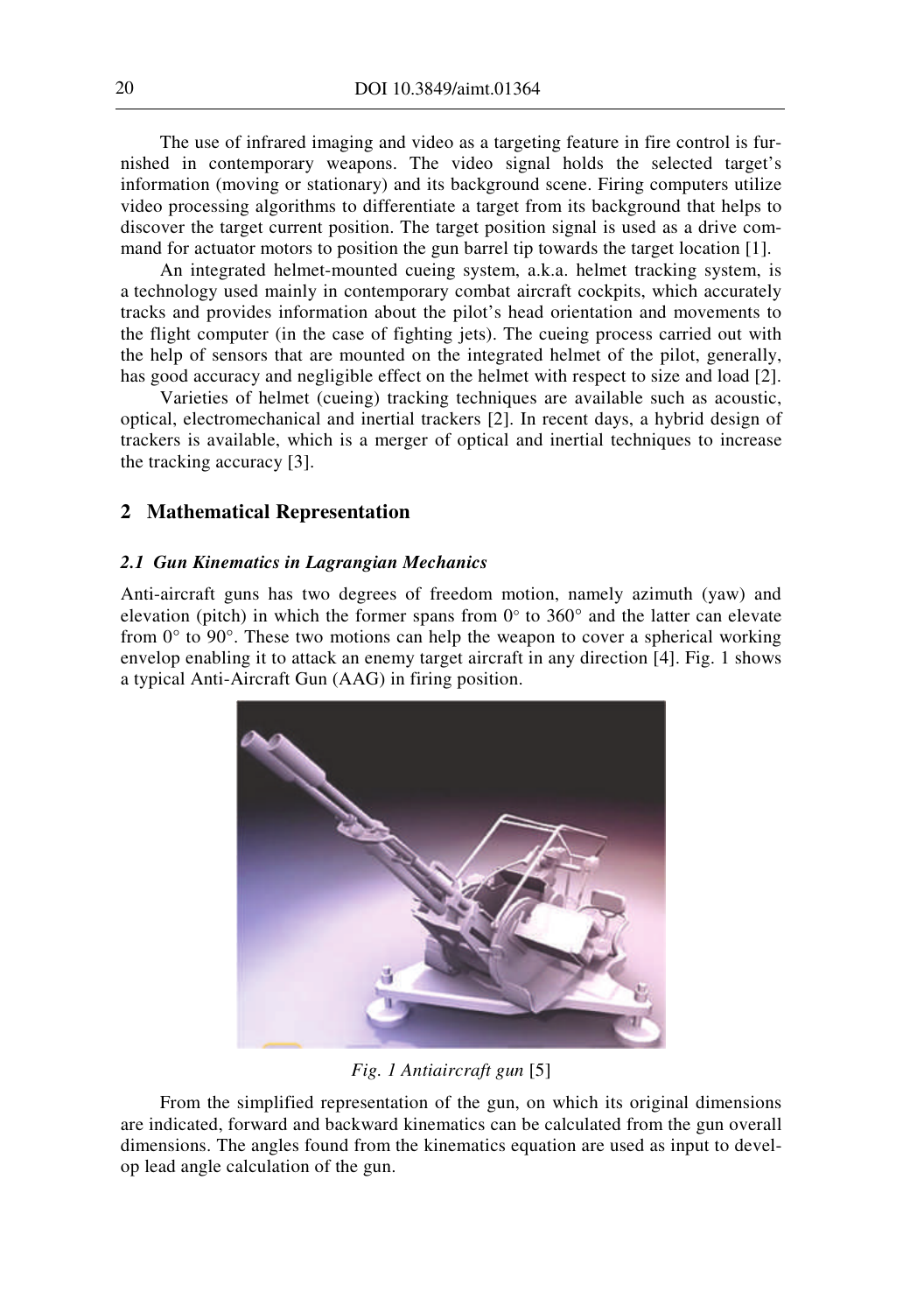### *2.2 Forward Kinematics*

The forward kinematics is calculated to determine the position and orientation of the gun muzzle by using joint angles and dimensions [6].

In Figs 2 and 3 below, elevation angle *α*, muzzle length *L*1, distance between gun rotation center and muzzle joint *L*2 and the height of the gun center from the *X*-axis *K*, position of muzzle tip in *Z* direction *ZB* and position of gun in *X* direction *XB* are indicated on the side view (*Z-X* coordinate) of the weapon.



*Fig. 2 Anti-air craft gun orientation: side view* 



*Fig. 3 Anti-air craft gun orientation: top view*

From the above figures, (*X-Z* axis) muzzle tip position is determined in the *Z* direction and *X* direction, respectively, as in Eq. (1):

$$
ZB = K + L_1 \sin \alpha
$$
  
\n
$$
XB = (L_2 + L_1 \cos \alpha) \sin \theta
$$
 (1)

Similarly, the muzzle position in the *Y* direction is given by:

$$
YB = (L_2 + L_1 \cos \alpha) \cos \theta \tag{2}
$$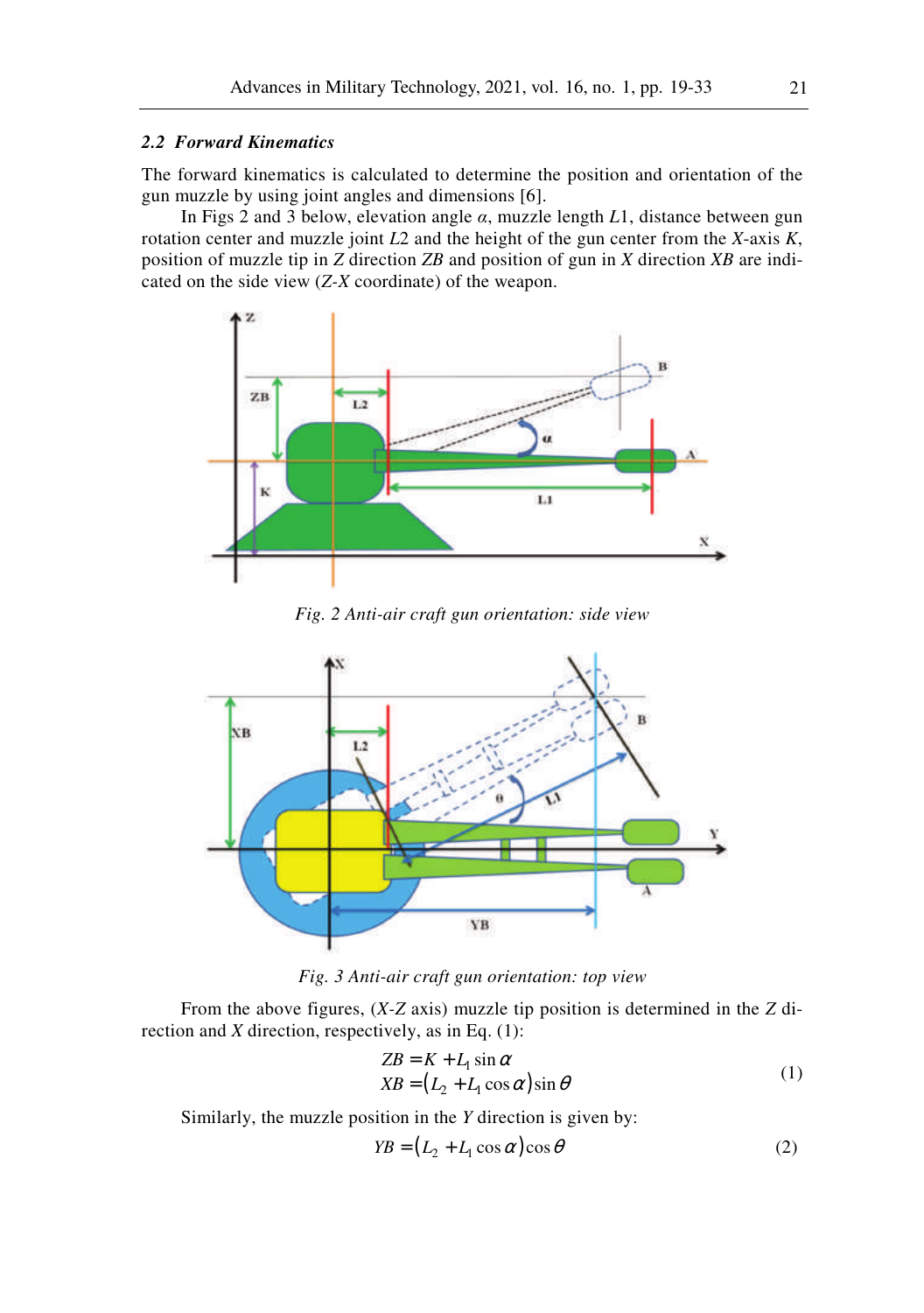### *2.3 Backward Kinematics*

The two joint angles  $\theta$  and  $\alpha$  can be expressed in terms of link length values which are used to determine the orientation of the gun from the current gun position as:

$$
\sin \alpha = \frac{ZB - K}{L_1}
$$
  

$$
\alpha = \sin^{-1} \frac{ZB - K}{L_1}
$$
 (3)

Similarly, to find  $\theta$  by using trigonometric rules

$$
\frac{\cos\theta}{\sin\theta} = \frac{YB(L_1 + \cos\alpha)}{XB(L_1 + \cos\alpha)}
$$

Therefore,

$$
\theta = \tan^{-1} \frac{YB}{XB}
$$
 (3)

#### **3 Lead Angle Calculation**

The basic gunnery problem in light with anti-aircraft weapons is to steer the gun to displace its barrel ahead of the selected target [3]. The displacement angle used to rotate the gun to point ahead of the target is the lead angle [7]. Angular references of bearing and elevation are indicated in 3-dimensional coordinates (Fig. 4), which is considered here to find the value of *t* in which the target flies from *A* to *B* with a straight-line trajectory, where the gun is set on the origin of the coordinate. The values of *e* and *b* denote the elevation and bearing angles to hit the target, respectively [8].



*Fig. 4 Anti-aircraft gun 3D coordinate frame*

To ensure the collision between the fired bullets from the weapon and the flying aircraft target, the equation of motion of both the projectile and the target in a 3-dimensional axis is equated as in Eq. (5) [8].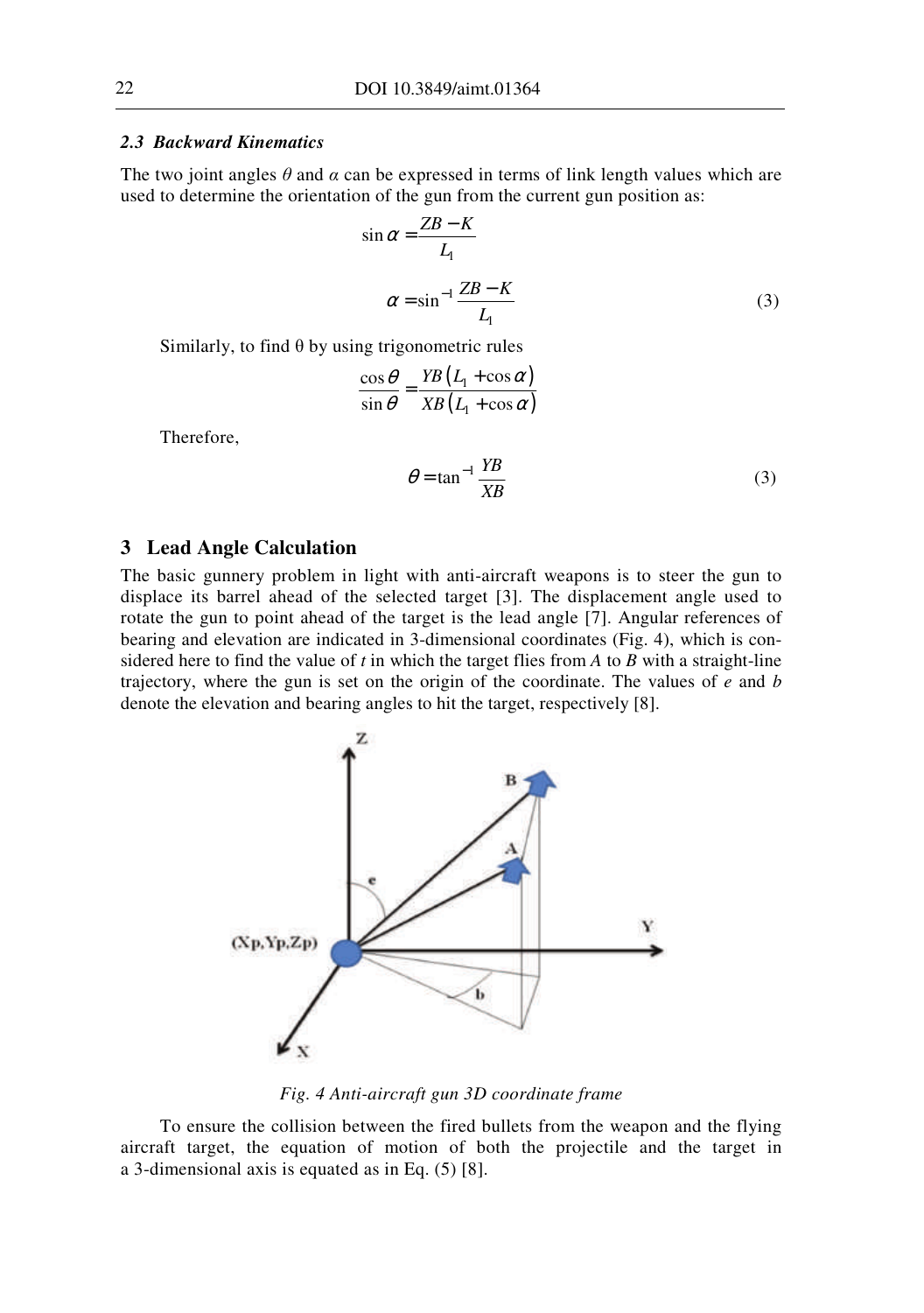$$
X_{t} + V_{tx}t + \frac{1}{2}A_{tx}t^{2} = X_{p} + V_{px}t - \frac{1}{2}D_{pavx}t^{2}
$$
  
\n
$$
Y_{t} + V_{ty}t + \frac{1}{2}A_{tx}t^{2} = Y_{p} + V_{py}t - \frac{1}{2}D_{pavy}t^{2}
$$
  
\n
$$
Z_{t} + V_{tz}t + \frac{1}{2}A_{tx}t^{2} = Z_{p} + V_{pz}t - \frac{1}{2}D_{pavz}t^{2}
$$
\n(4)

 $V_{tx}$ ,  $V_{ty}$ ,  $V_{tz}$  are the target's initial velocities and  $D_{\text{pavx}}$ *,*  $D_{\text{pavy}}$ *,*  $D_{\text{pavz}}$  represent the projectiles average decelerations. The main interest is to correctly find the specific root which is used to estimate the guns angular orientation among the possible roots.

From Fig. 5 below resolving *e* with cosine gives the deceleration due to gravity where the target is initially located at the point  $A$ . Therefore,  $d_1$  becomes:

$$
d_1 = Kt_1 - \frac{1}{2}D_{\text{pav}}t_1^2 - \frac{1}{2}t_1^2 g \cos(90^\circ - e_1)
$$
 (5)

where  $t_1$  (time of flight) can be determined from the above Eq. (6).



*Fig. 5 Forces on moving projectile* 

Because of the high muzzle velocity  $K$  of modern anti-aircraft gun, the gravity value can be ignored because it is much smaller than *K* [8].

$$
D_{\text{pav}}t_1^2 - 2Kt_1 + 2d_1 = 0\tag{6}
$$

After solving the quadratic equation in Eq. (7), the value of *t* can be found by substituting  $K$ ,  $D_{\text{pav}}$  and  $d_1$  values.

The values of elevation *e* and bearing *b* can be calculated as:

$$
e_p = \frac{Z_t - Z_p + V_{tz} + \frac{1}{2}A_{tz}t^2 + \frac{1}{2}gt^2}{kt - \frac{1}{2}D_{\text{pav}z}t^2}
$$
  
\n
$$
b_p = \sin^{-1}\frac{Y_t - Y_p + V_{ty}t + \frac{1}{2}A_{ty}t^2}{\left(kt - \frac{1}{2}D_{\text{pav}z}t^2\right)\cos e_p}
$$
 (7)

In this work, MATLAB has been used to generate the different time values by varying the target speed and position.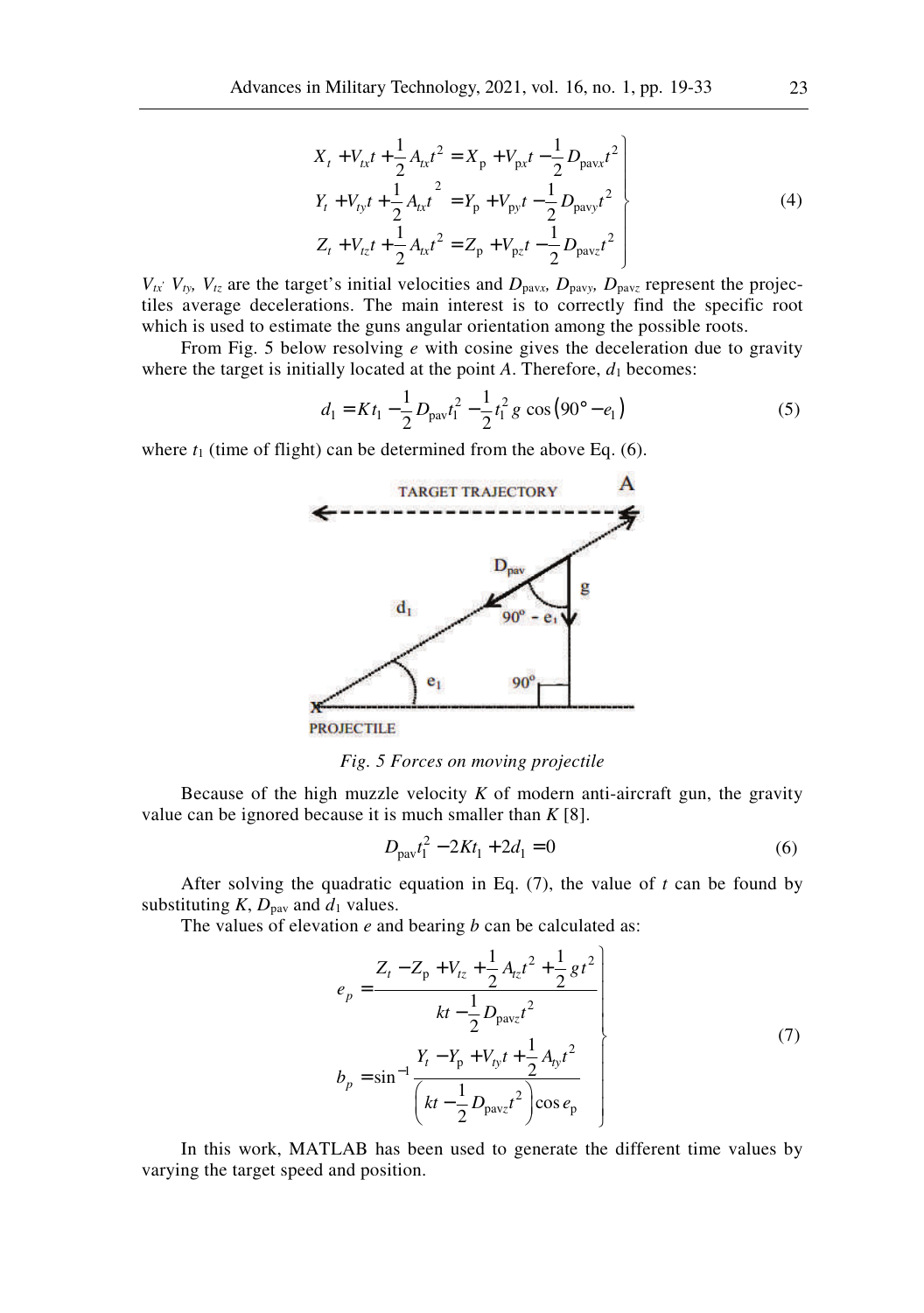# **4 Video Processing Algorithm**

For the developed firing control system, video processing is used to detect and track the flying target using camera as a visual sensor. The process begins with object detection from the input video frames followed by classifying the target of interest and the actual object tracking proceeds. Fig. 6 depicts the steps taken in the video processing technique [9].



*Fig. 6 Steps in video processing for target tracking* 

#### *4.1 Object Detection Algorithms*

There are three different methods used for object detection namely [9, 10]:

- frame difference (FD),
- background subtraction,
- optical flow method (OF).

Frame difference method calculates the difference between two consecutive image frame pixels to recognize a target allowing a moving image to be detected easily [9]. The background subtraction involves the comparison of current video frame with the previously determined background model [10]. In optical flow method, an object is detected by calculating the difference between the image-frame motions which are taken in time  $t$ , and  $t + dt$  at each and every pixel [10].

#### *4.2 Main Steps of Detection Process*

The input video signal contains a region of interest in which the target and its background are visible. Every two consecutive frames are needed to detect a moving object to find the difference between them. Fig. 7 shows the object detection algorithm used in this research. Converting from RGB (Red-Green-Blue) to greyscale is the second step in the object detection process. Grayscale images are used to simplify the image processing and reduce computational time [11]. A frame is a combination of different pixel color values represented only with black and white color combinations in which the three RGB values of pixels are replaced by a single value [12].

As indicated in Fig.7, for frame differencing algorithm, two consecutive image (previous and reference) frames are needed to detect an object by finding their differences. It is a simple algorithm in terms of calculation having good adaptability on a variety of backgrounds [9]. Moreover, it is popular due to its better performance in real-time applications [13, 14]. Mathematically, it can be expressed [14] as:

$$
D_k = F_k - F_{k-1} \tag{8}
$$

where  $D_k$  is the difference frame,  $F_k$  is the  $k^{\text{th}}$  image frame and  $F_{k-1}$  is the previous frame.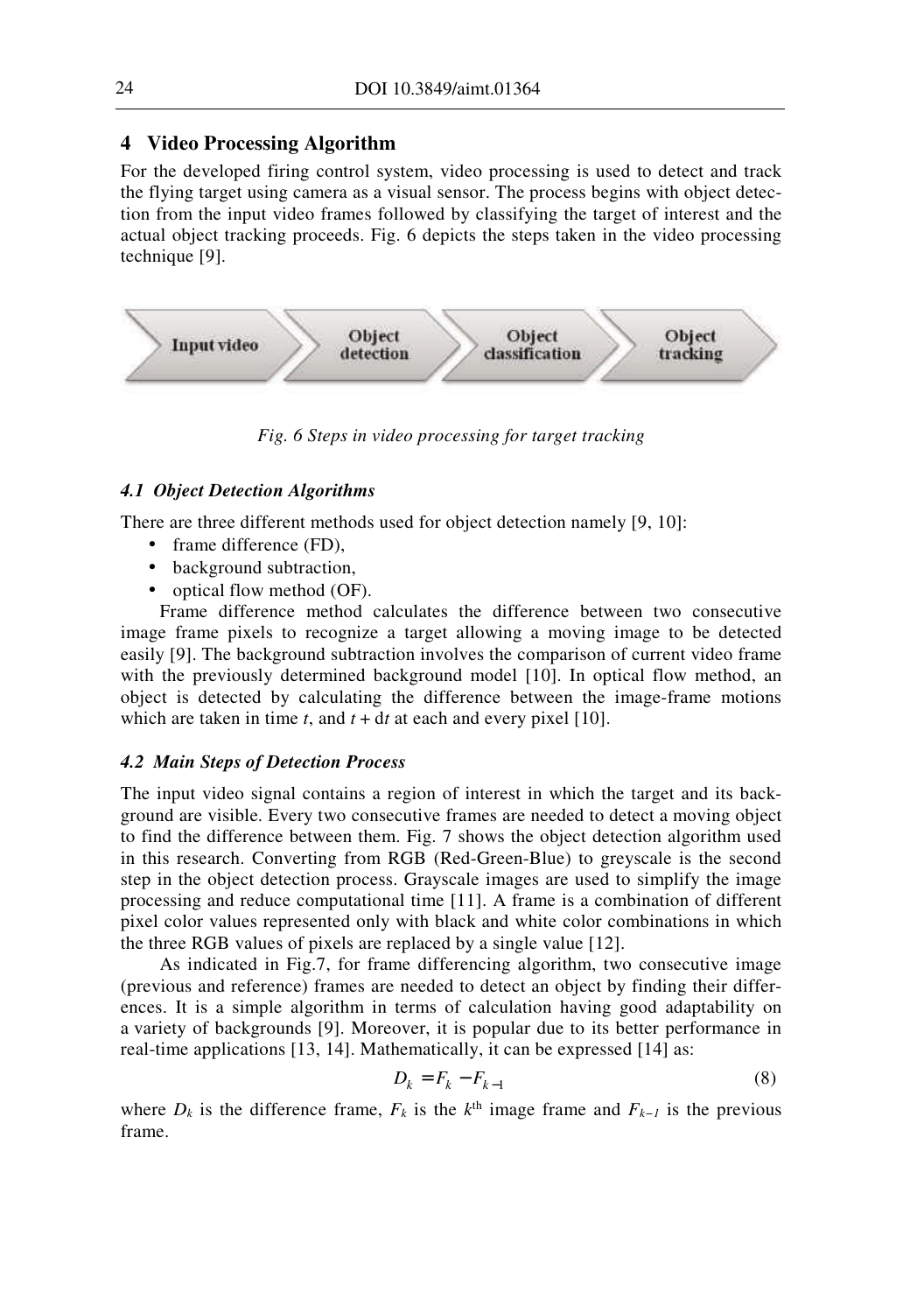

*Fig. 7 Frame difference algorithm* 

## *4.3 Extraction of Target Contour*

Python's *CV2.findcontour()* function is used to find the contour of the extracted target as shown in Fig. 8. This function uses the Suzuki-Kasmi algorithm to bind the desired target binary image where a white blob (foreground target) is used to determine its contour by connecting each points and curves of the feature boundary [15].



*Fig. 8 Object contour* 

#### *4.4 Moving Object Tracking*

As stated in [16], among various moving target tracking techniques, the centroid tracking method is the better algorithm to track a fast-moving aerial target, specifically an aircraft flying in the sky. This technique can track a target even when the actuator pan tilt mechanism cannot follow the target because of high acceleration [16]. To find the center of the contour, a bounding rectangle has to be firstly drawn on the object feature boundary, namely minimum bounding box, where it contains all points of the shape contour [16].

Generally, as indicated in Fig. 9, the center can be calculated by dividing the height and width of the bounding rectangle by two*.*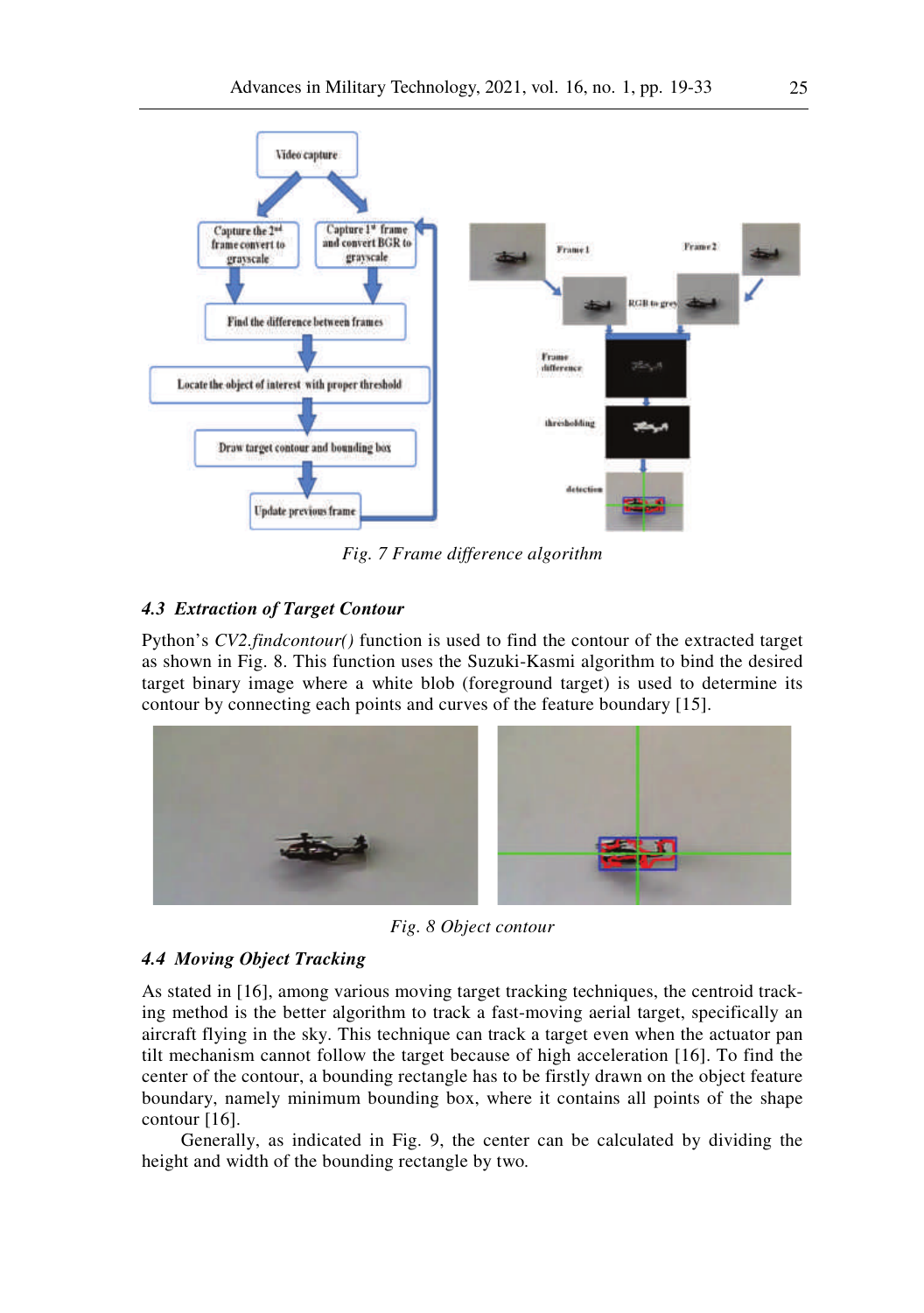

*Fig. 9 Target object in single frame with its contour* 

In addition, the distance from the center of the object to the edges of the image frame can be found using Eq. (10). This in turn is used to position the azimuth and elevation motors of the gun platform to the aircraft's central position with respect to the initial position.

$$
X = x + \frac{\text{width of the rectangle}}{2}
$$
  
 
$$
Y = y + \frac{\text{height of the rectangle}}{2}
$$
 (9)

The gun uses these signals as input during firing control calculations.

## **5 Prototype Development and Experimental Setup**

Anti-aircraft gun prototype is constructed to carry out further study and experimentation on the overall proposed system and its major components including image processing, helmet cueing and controller subsystems (Fig. 10). The hardware consists of a wooden gun platform with a stationary base above which the gun is rotating.



*Fig. 10 Components used in prototype development*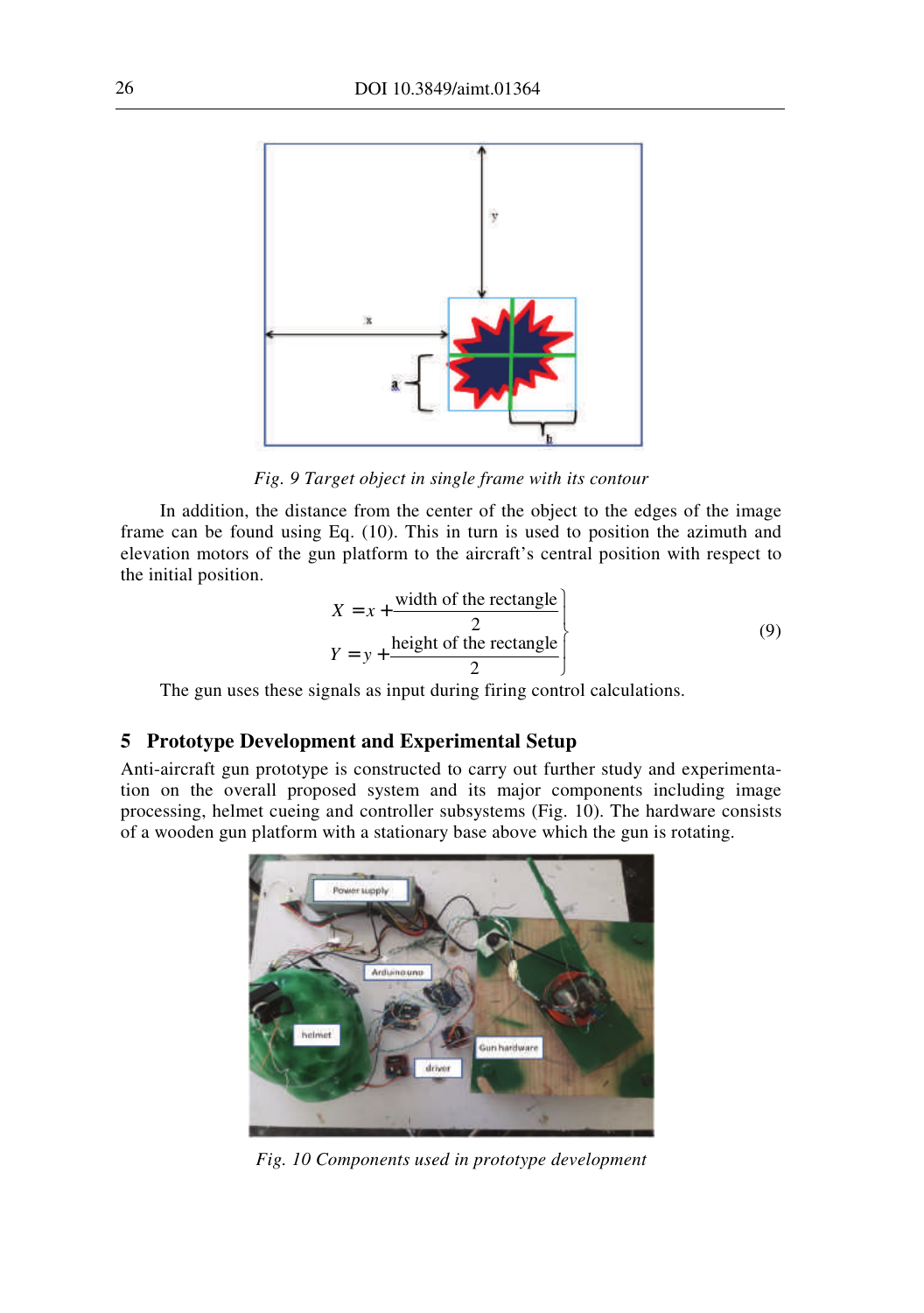As shown in Fig. 11, electrical components are also integrated in the prototype system including two stepper motors, for azimuth and gun rotation, and two-bridge driver boards, for each motor. The controller is implemented using Arduino microcontroller which is backed by a power supply unit that delivers a constant and regulated power for the motors. The Arduino microcontroller controls the overall system too.



*Fig. 11 Prototype gun hardware with model aircraft* 

## **6 Experiments and Results**

#### *6.1 PI Controller*

During experimentation, manual tuning has been used to find the optimal values of overshoot and response time of the motors. Fig. 12 presents the responses of the motors for different values of *K*i. As plotted in Fig. 12a from the tested *K*i values,  $Ki = 0.25$  shows a smaller overshoot of 18 % and slower settling time of 0.080 s.

The response of the motors for the maximum value of integral coefficient of  $Ki = 1.08$  is indicated in Fig. 12b. From the graph, higher overshoot of 40 % and slightly faster response time of 0.050 s were observed.



*Fig. 12 Motor response* @  $Ki = 0.25$  *and*  $Ki = 1.08$  (*i.e. orange − input signal, blue* − *output signal, and red* − *control signal)*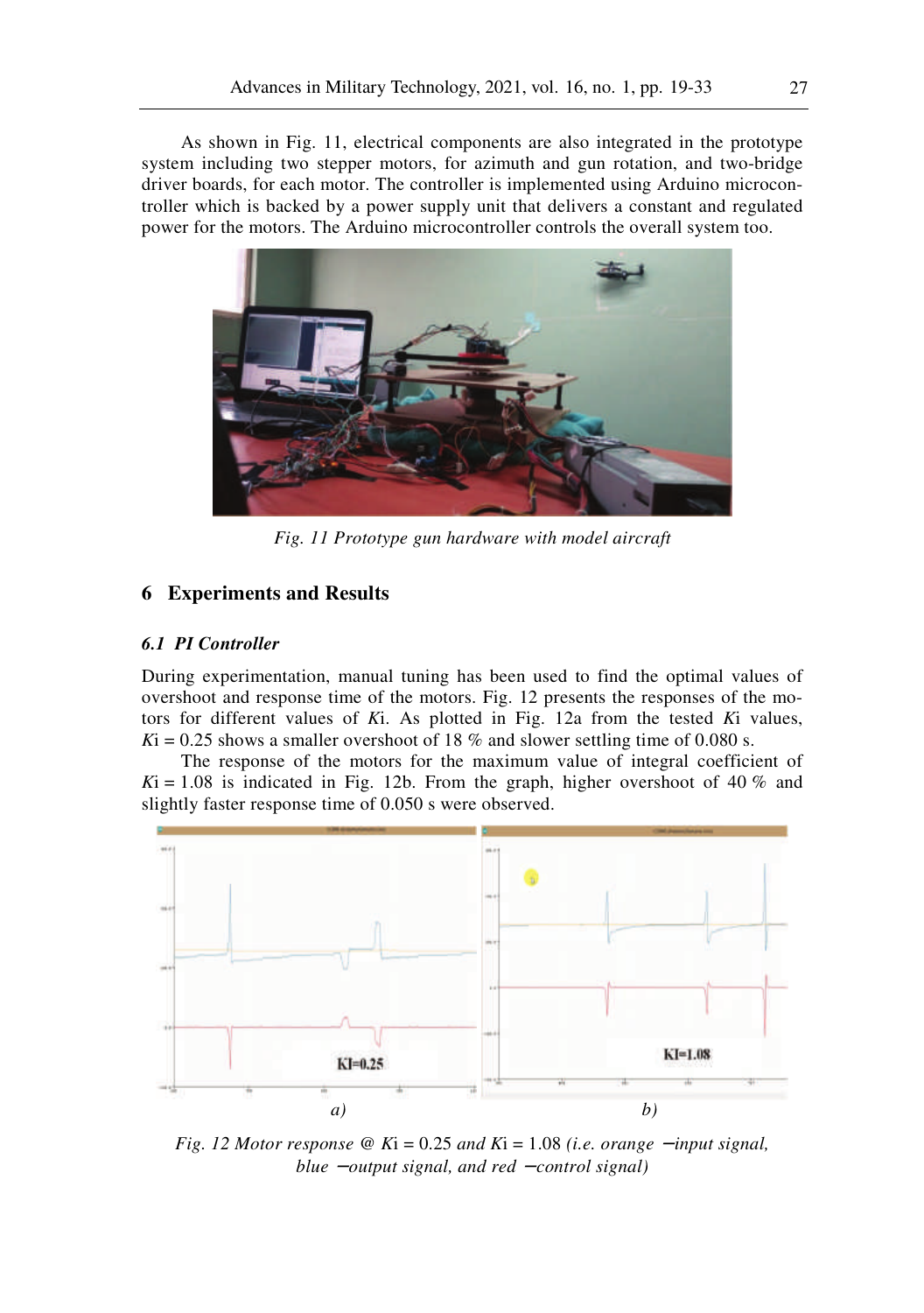By comparing all of the tested integral coefficient values,  $Ki = 0.87$  was found to be optimal. From the plot of Fig. 13, one can observe that 24 % of overshoot with 0.052 s of response time is needed to achieve a random error of 100°.



*Fig. 13 Motor response* @ *K*i = 0.87 (i.e. orange − *input signal, blue − output signal, and red* − *control signal)* 

# *6.2 Target Detection*

The target detection algorithms, namely frame difference and optical flow methods, are tested for detection performance with three different backgrounds. The first background is clear sky background as shown in Fig. 14.



*Fig. 14 Frame difference detection in clear sky* 

The second experiment of detection was carried out considering cloudy sky. The bright clouds appear slightly in frame difference detection technique, but because of the relative motion, the target appears to be brighter than the background as shown in Fig. 15.

The last experiment of detection was carried by considering a slightly complex background. Frame difference detects the target when it is fast moving relative to the background motion (Fig. 16).

# *6.3 Tracking Performance*

The tracking performance of the gun was tested by continuously moving a mini target aircraft and recording the gun's tip points in every 2 s. This time is needed for the gun to compute and respond to the target's position change.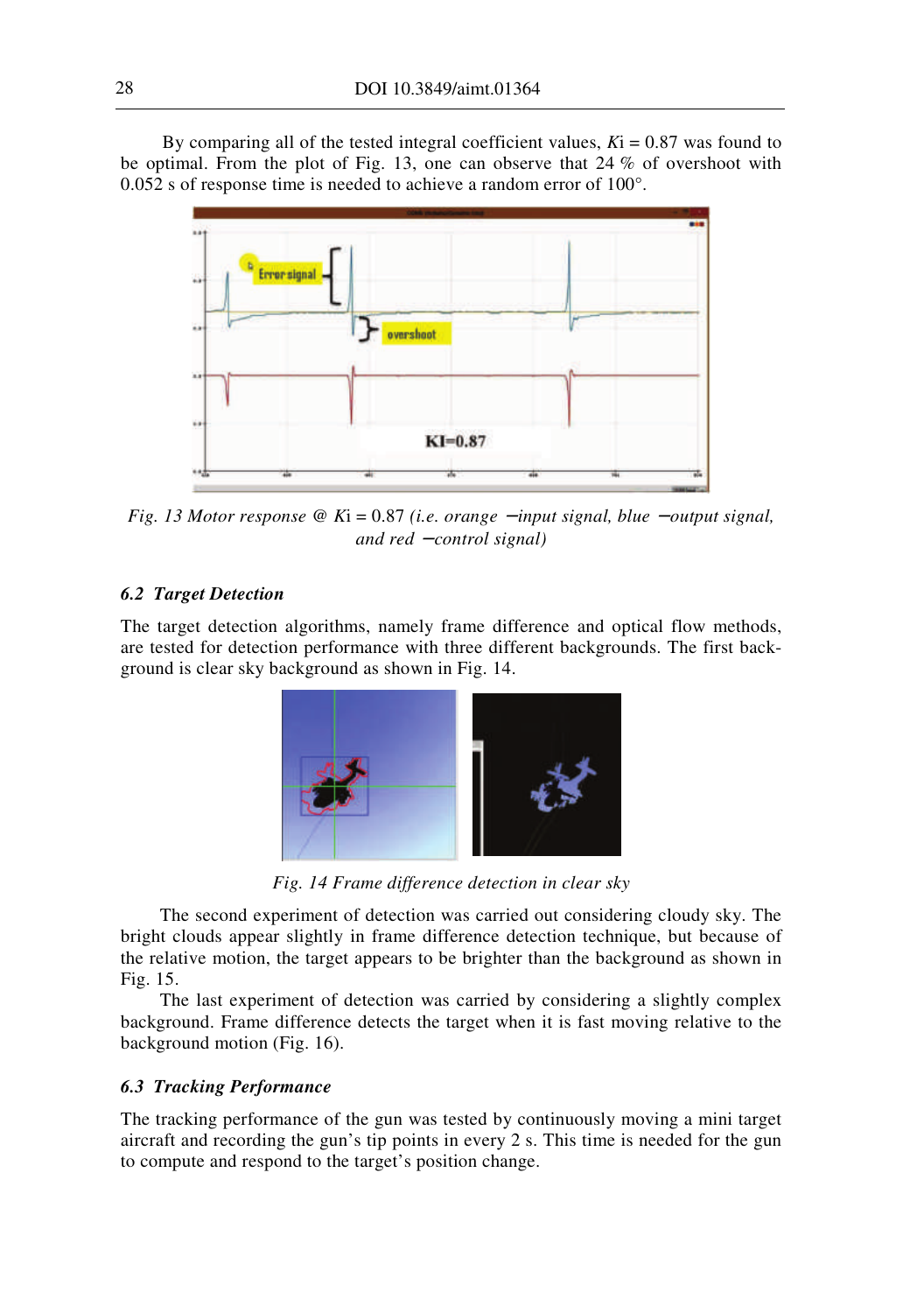

*Fig. 15 Frame difference detection in cloudy sky* 



*Fig. 16 Frame difference detection in a complex background* 

A green-colored background is used to see where the gun is pointing by the help of gun pointer. The distance of the target was tested for 1, 2, and 4 m from the gun platform. The first experiment was carried out for a 4 m target range (Fig. 17). Out of the four frames, the gun is commanded to point at the top of the target, actually  $0.5^\circ$ above the target, where for the first 3 frames, the response was correct (i.e. from right to left).

The next experiment was taken at the gun distance of 2 m from the target on which the hardware is commanded to point the head (0.5° above and 1° front) of the gun from 8 consecutive frames where only at frame 2 an error was detected (Fig. 18).

The third experiment was conducted at a range of 1 meter of the target from the gun where it first commanded to point below the center of the target (0.5° s). From the result it obtained, only frames number 8 and 9 show errors while the others are correct (Fig. 19).

All in all, three errors were detected during the tracking experiment. The first one is when the gun is pointing on unwanted target. The second one is when the gun loses the contour because of the fast moving target, and finally, the third is observed when a dark shadow was tracked as a target (see Fig. 20).

Tab. 1 presents the tracking accuracy of the proposed system which is calculated by dividing the frame errors by total frames.

Moreover, the results in the third experiment (Tab. 1) show that a slightly better result was obtained because of the motors used in the prototype have lower resolution (i.e. 1.8°). However, some deviation was observed when the target was far from the gun.

The errors detected in the experiment are very small in magnitude, which is a maximum of 0.5° in deviation. However, this has a low effect on moving targets and on an average of 15 m long aircraft. It is believed that hitting a flying aircraft at any point results a sufficient damage.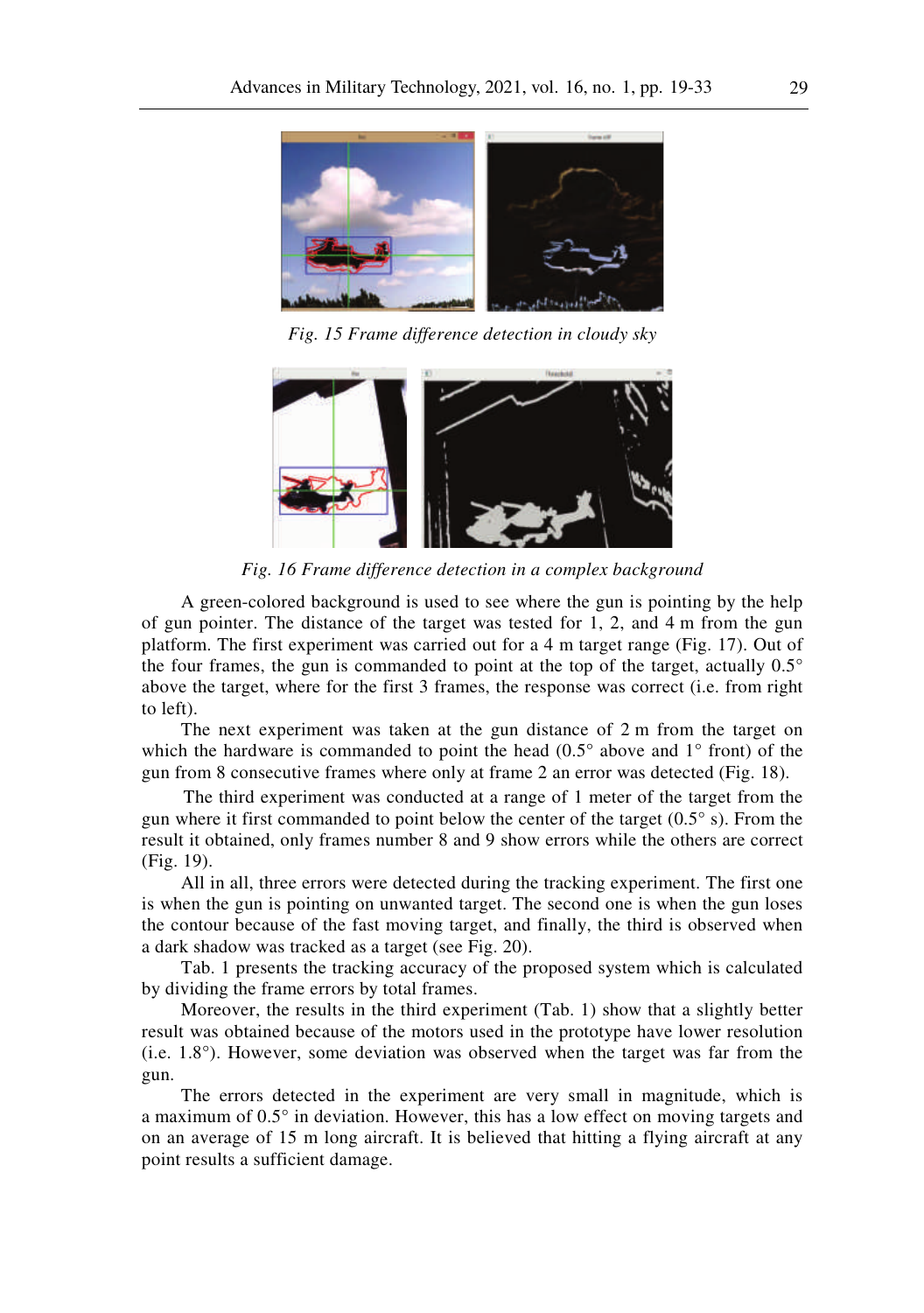

*Fig. 17 Gun pointing ahead of the target body from* 4 m *range*



*Fig. 18 Gun pointing ahead of the target body from* 2 m *range*



*Fig. 19 Gun pointing ahead of the target body from* 1 m *range*



*Fig. 20 Errors observed during tracking*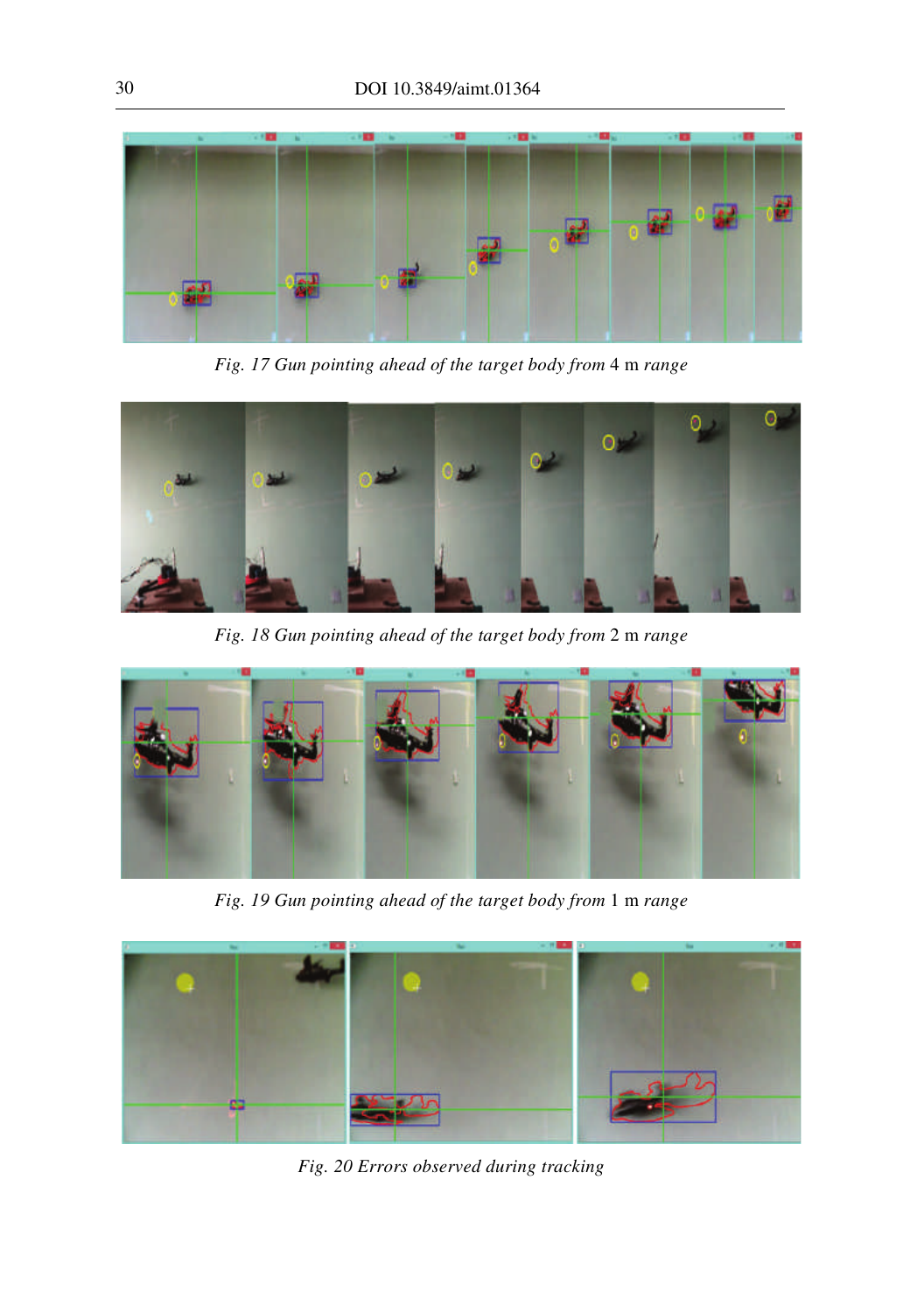| <b>Target Range</b> | Tracking Accuracy [%] |                     |                     |
|---------------------|-----------------------|---------------------|---------------------|
|                     | Experiment $1$        | <b>Experiment 2</b> | <b>Experiment 3</b> |
| 4 m                 |                       |                     |                     |
| 2m                  |                       | 85                  |                     |
| m                   |                       |                     |                     |

*Tab. 1 Tracking accuracy of the proposed system*

Finally, the appropriate detection algorithm was selected by analyzing the experiment results where improvements in the gun firing control are achieved due to the aid of the helmet mounted cueing system. The advantage of the stepper motor is observed in terms of angular accuracy, faster response time, and holding torque characters.

Tab. 2 summarizes a comparative performance evaluation of the proposed system with previous works on gun motor controllers. The proposed system shows better performance in terms of response time and set point from other related works. And yet, its error indicates the need for further investigation in that regard.

#### **7 Conclusions**

This work proposed a helmet mounted cueing system for AAG prototype by integrating image processing system. Almost all previous works used a servo motor actuator for azimuth and elevation drive. However, in this work a stepper motor was used to take the advantage of its high-torque size ratio and the better position accuracy of the open-loop controller.

|                             | Approach/method used                                                                               | <b>Performances</b>                                          |
|-----------------------------|----------------------------------------------------------------------------------------------------|--------------------------------------------------------------|
| 1                           | Sliding Mode Control of Target Tracking System<br>for Gun Turret Model with DC motor actuator [17] | 400 set point<br>10 $%$ error<br>0.15 s response time        |
| $\mathcal{D}_{\mathcal{L}}$ | PID control for Gun Turret Automatic Weapon<br>Control System with DC motor actuator [18]          | 220 set point<br>$3.75\%$ overshoot<br>0.382 s response time |
| 3                           | Coil-gun Turret Control System with PID control-<br>ler with DC motor actuators [19]               | 680 set point<br>$2.9\%$ error<br>2.8 s response time        |
| 4                           | Fuzzified-PID Methods on gun-barrel motion con-<br>trol with servo motor actuator [20]             | 600 set point<br>$0\%$ error<br>$0.460$ s response time      |
| 5                           | Target tracking S-60 PID-Fuzzy controller with<br>$DC$ motors $[21]$                               | 600 set point<br>$0\%$ error<br>0.9 s response time          |
| 6                           | Proposed System                                                                                    | 980 set point<br>24 % overshoot<br>$0.052$ s response time   |

*Tab. 2 Proposed system performance in comparison with other related works*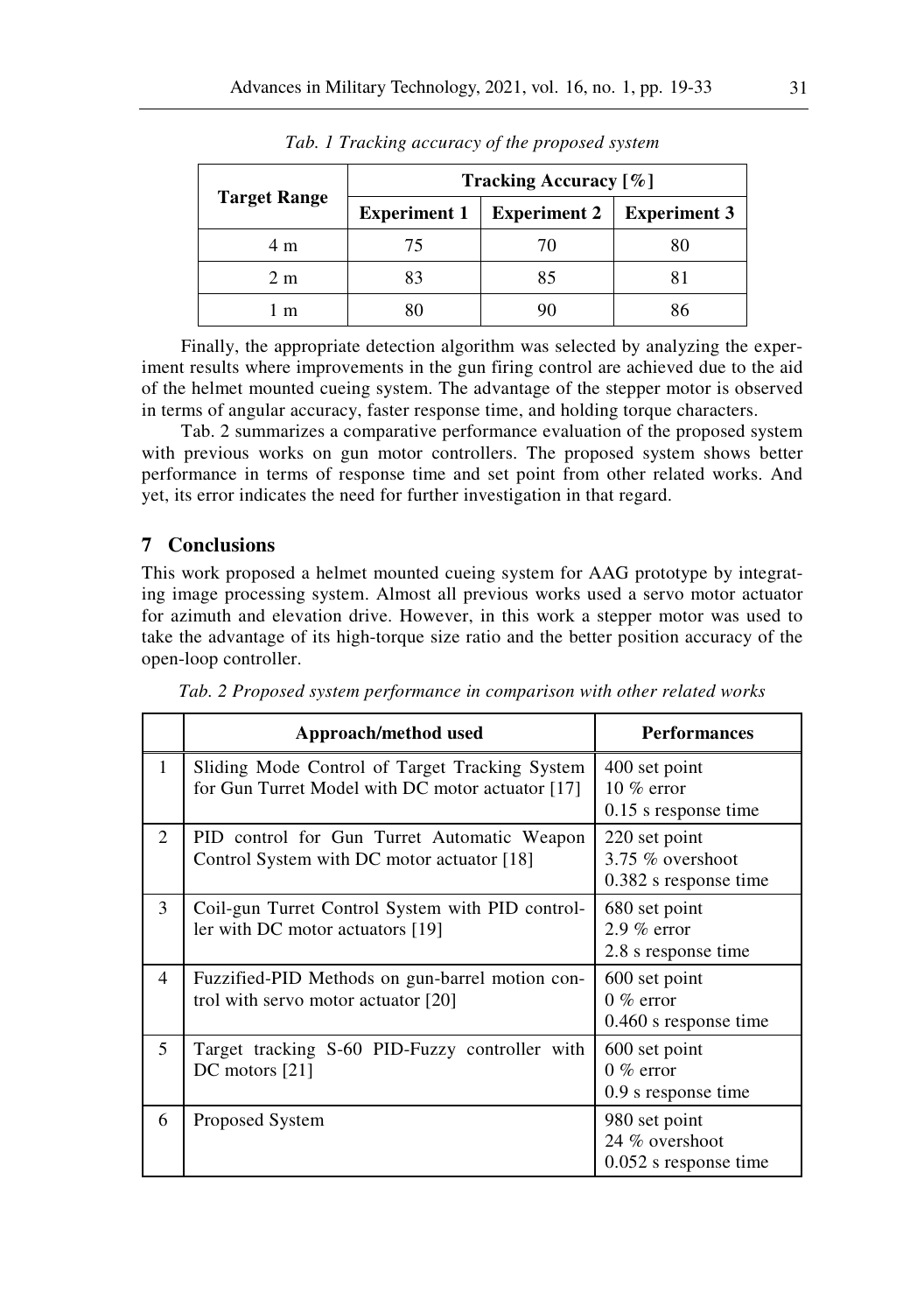A frame difference image-processing algorithm was examined in terms of detection and tracking of a moving target. It gives a response time of 1.75 s, but with some detection inaccuracy.

The deployed PI controller gives good correction of the steady-state error minimizing the settling time to 0.052 s but it subject to an overshoot of 24 %.

The integrated helmet is composed of a gyroscope, a webcam, and the protection helmet itself. The MEMS gyroscope sensor helps to report the gunner head position. The webcam captures video frames, which helps to detect target aircraft from every frame. The image processor determines and reports the current target's position that is sent to the actuator motors for positioning (steering) of the barrel to the target aircraft position.

All stated algorithms were tested in a real-time experiment to examine the system performance by using a moving helicopter model as target with a speed of 0.25 m/s to see how the gun responds to the target's movement. Arduino microcontroller was chosen to control the motors by receiving inputs from the sensors and continuously checking the current position. While image processing was executed on a PC, which was used in place of firing computers that had a specific purpose of computing the firing parameters with small calculation time. Commanding results were obtained in terms of response time and set point when compared to similar previous works.

#### **References**

- [1] CARTER, G.L. *Gun Control in the United States: A Reference Handbook*. Santa Barbara: ABC-CLIO, 2006. ISBN 978-1-85-109760-9.
- [2] SINGH, H., S.S. SAINI, N. KUMAR and V. KARAR. Performance Comparison: Optical and Magnetic Head Tracking. *International Journal of IT, Engineering and Applied Sciences Research*, 2013, **2**(3), pp. 27-32. ISSN 2319-4413.
- [3] RASH, C.E. (ed.). *Helmet-Mounted Displays: Sensation, Perception and Cognitive Issues.* Fort Rucker: U.S. Army Aeromedical Research Laboratory*,* 2009. ISBN 978-0-61-528375-3.
- [4] KORAN, F., A. KNIZEK and M. BURIAN. *Present Vehicle Line No.6: Gaz-66 Variants in Detail.* Wings & Wheels Publications, 2002. ISBN 978-8-08-641620-5.
- [5] KUCUK, S. and Z. BINGUL. Robot Kinematics: Forward and Inverse Kinematics. In: CUBERO, S. ed. *Industrial Robotics: Theory, Modelling and Control*. Augsburg: Pro Literatur Verlag, 2006, pp. 117-148. ISBN 3-86611-285-8.
- [6] RASH, C.E., W.E. McLEAN, J.C. MORA, M.H. LEDFORD and B.T. MOZO. *Design Issues for Helmet-Mounted Display Systems for Rotary-Wing Aviation* [online]. Defense Technical Information Center, 1998. [viewed 2019-12-16]. Available from: https://www.usaarl.army.mil/TechReports/98-32.PDF
- [7] IQBAL, J., A. UL HAQ and S. WALI. *Moving Target Detection and Tracking*. Saarbrücken: LAP LAMBERT Academic Publishing, 2015. ISBN 978-3-659- 69832-3.
- [8] BALAJI, S.R. and S. KARTHIKEYAN. A Survey on Moving Object Tracking Using Image Processing. In: *Proceedings of the 11th International Conference on Intelligent Systems and Control (ISCO)*. Coimbatore: IEEE, 2017, pp. 469-474. DOI 10.1109/ISCO.2017.7856037.